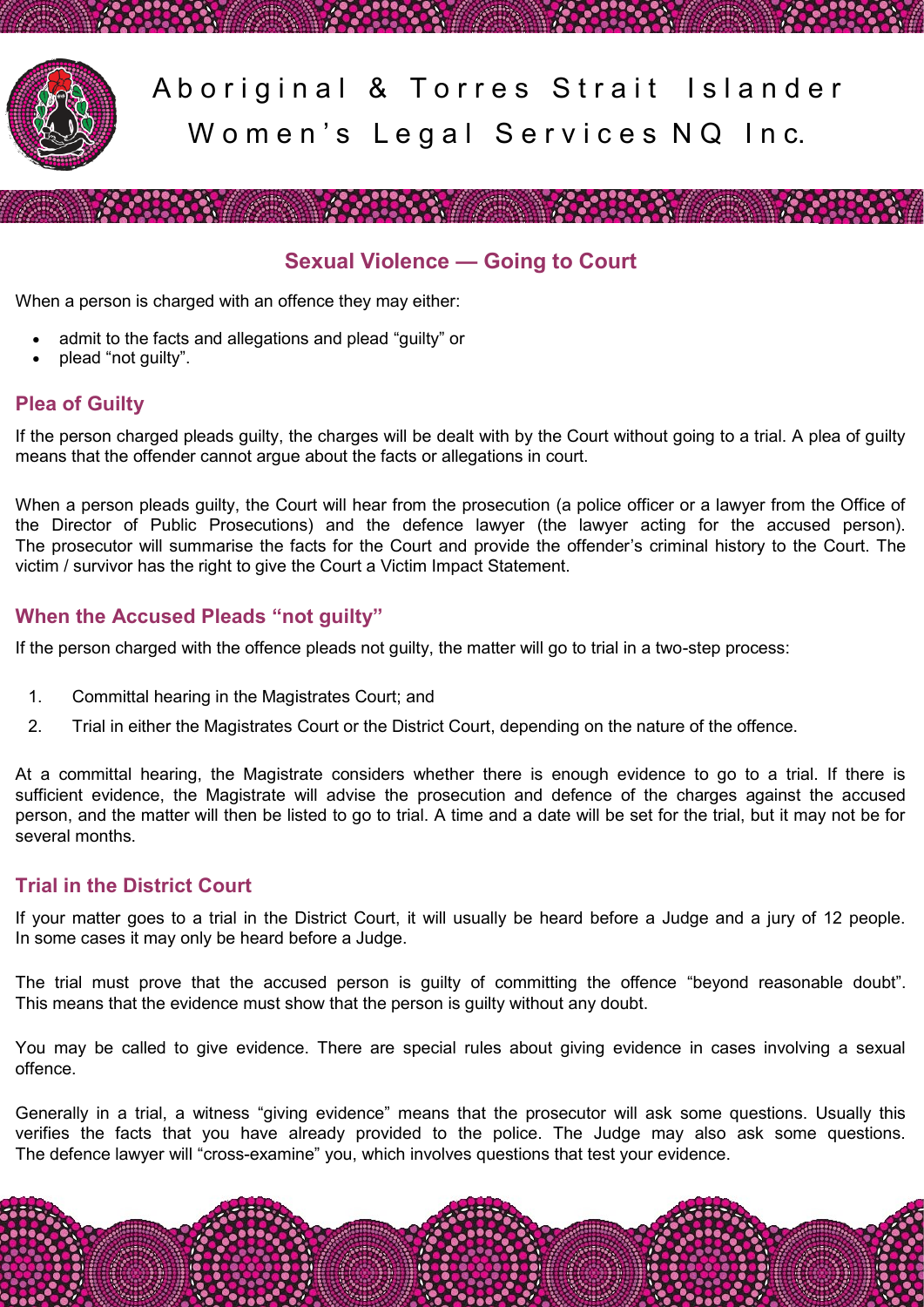### **Special Rules about hearing cases involving a Sexual Offence**

### *The General Public Excluded*

While you are giving evidence, the public is not allowed to be in the Court room. The only people allowed to be in the room are the lawyers, the prosecutor, the accused person, any person you have asked to be with you as emotional support and anyone the Court considers necessary to be in the room, but this will *not* include members of the general public.

#### *No Questions about your (sexual) Reputation Allowed*

As a victim / survivor of sexual violence the Court must not allow any questions about your "reputation".

You cannot be cross-examined about any sexual activities with a person and no evidence about your sexual activities can be received into court unless allowed by the Court. The Court can only allow this evidence if it is very relevant to the facts. If the evidence is about sexual activity with a person, the Court cannot regard it as relevant.

#### *Identifying Information not to be Published*

No report is permitted to be published that would identify you as the victim / survivor of a sexual offence. There are certain exemptions to this rule. For example, the recorded court record will record everything that happened during the trial, but this is not available to the general public.

### **Giving Evidence**

As you are the victim / survivor, you do not need a lawyer to represent you in court. The prosecutor will present your case to the Court at trial.

Everything that is said in evidence must be true and relevant to the case. Giving evidence about a sexual offence can be challenging. Some tips that may assist you are:

#### *Before you get to trial*

- Counselling before a trial may help to prepare you for the experience of giving evidence
- Ask prosecution to keep you informed of steps towards trial
- Seek legal advice to help you to prepare for giving evidence
- You can ask for a person to be present in court as emotional support while you are giving evidence

#### *When you are giving evidence*

- Take your time
- Give evidence of the things you saw, heard, felt or did
- Answer the questions in your own words
- Only give information that was asked for
- Do not answer a question you do not understand (you can ask for the question to be repeated or ask for clarification)
- If you cannot remember, tell the Judge that you can't remember
- Do not give your opinion unless you are asked
- Ask for a break if you need time to calm down. You cannot discuss evidence with anyone during this break.

The Judge will close the Court while you give evidence. Members of the public will not be allowed in the courtroom. The jury will be present during this time.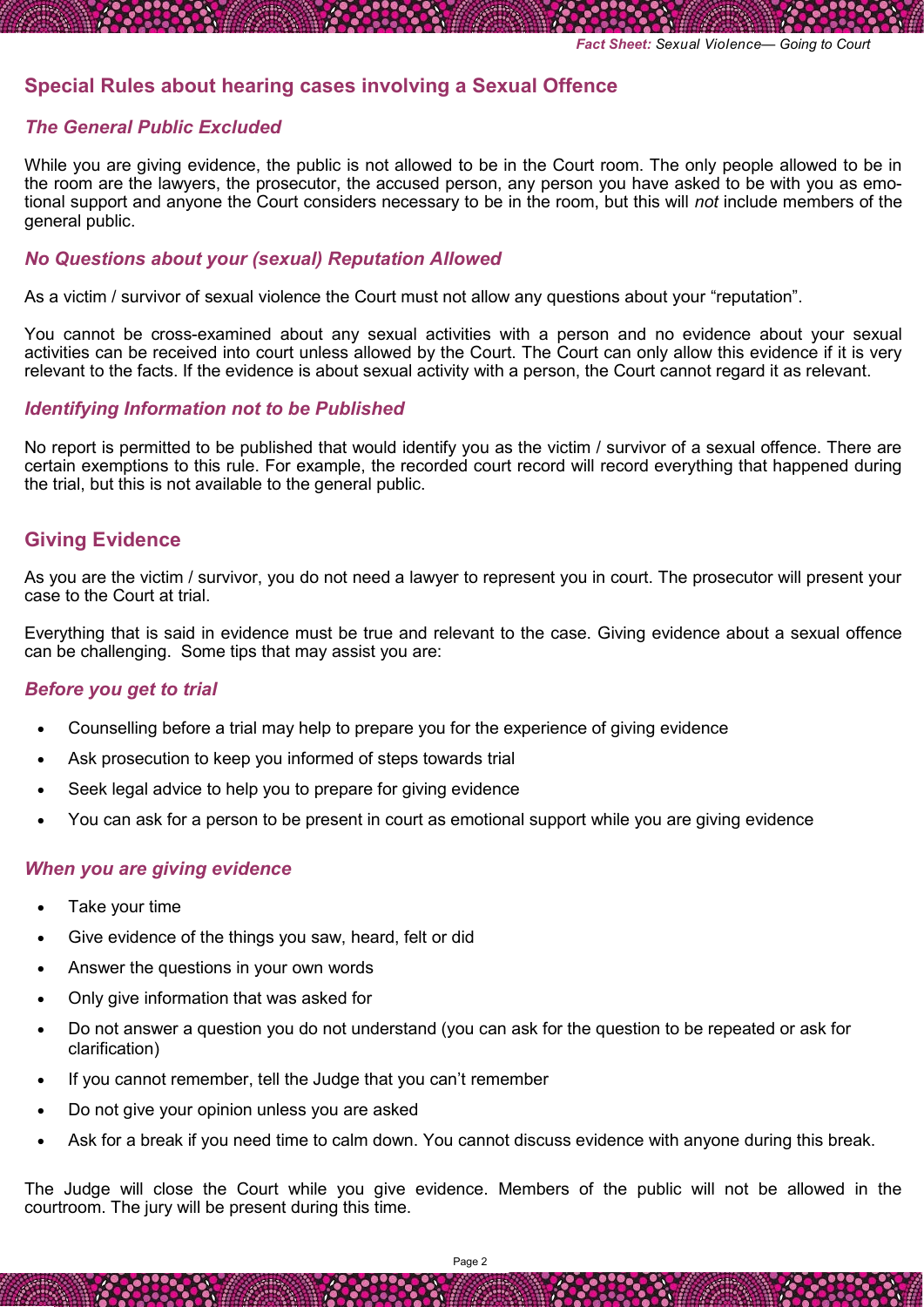If you find it difficult to talk about what happened when you were sexually assaulted the Judge may take special measures such as:

- Putting up a screen between you and the accused
- Allowing you to give evidence before the trial by video link from a remote witness room

### **Making a Victim Impact Statement**

As a victim / survivor of sexual violence, you have the right to tell the Court how the crime has affected you. You may provide the Court with a "Victim Impact Statement".

A Victim Impact Statement is like a letter to the Court telling the Court that the sexual violence had on you. The statement will help the Judge understand how you have been affected by the crime and take this into consideration when sentencing the offender.

A copy of your Victim Impact Statement will be given to the accused's lawyer and will probably be read by the accused person.

If you need more information about making a victim impact statement, contact Victims Assist Queensland:

Phone: 1300 546 587

### **What if I Change my Mind and Do Not Want to go to Court?**

If you change your mind about going to trial, you should discuss your concerns with the prosecutor. However, the Director of Public Prosecutions has the final decision about whether a case should proceed to trial. Your wishes will be considered by the Director of Public Prosecutions.

### **Where Can I get Legal Advice?**

You can seek legal advice from a lawyer on such things as:

- The Court process
- Preparing to give evidence
- Your rights as a victim of a sexual offence, for example your Victim Assist entitlements.

 $\Diamond$